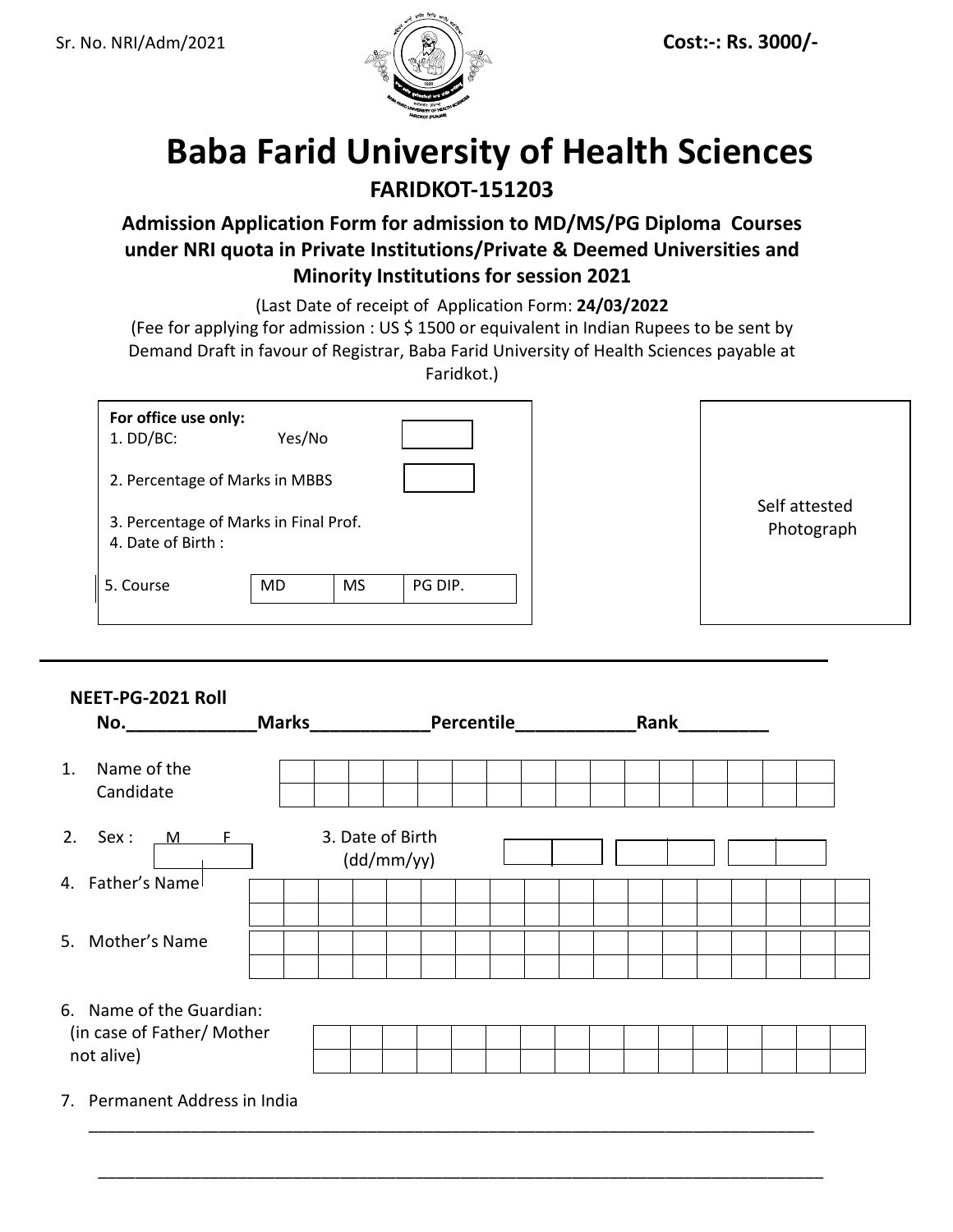Telephone No. (In India):

(Abroad

E- Mail Address

9. (i) Examination passed MBBS /equivalent examination in the year\_\_\_\_\_\_\_\_\_\_\_\_\_ under Roll No.\_\_\_\_\_\_\_\_\_\_\_\_\_\_\_\_\_from the University/Institution \_\_\_\_\_\_\_\_\_\_\_\_\_\_\_\_\_\_\_\_\_\_\_\_\_\_\_\_\_\_\_\_

\_\_\_\_\_\_\_\_\_\_\_\_\_\_\_\_\_\_\_\_\_\_\_\_\_\_\_\_\_\_\_\_\_\_\_\_\_\_\_\_\_\_\_\_\_\_\_\_\_\_\_\_\_\_\_\_\_\_\_\_\_\_\_\_\_\_

 $\overline{\phantom{a}}$  ,  $\overline{\phantom{a}}$  ,  $\overline{\phantom{a}}$  ,  $\overline{\phantom{a}}$  ,  $\overline{\phantom{a}}$  ,  $\overline{\phantom{a}}$  ,  $\overline{\phantom{a}}$  ,  $\overline{\phantom{a}}$  ,  $\overline{\phantom{a}}$  ,  $\overline{\phantom{a}}$  ,  $\overline{\phantom{a}}$  ,  $\overline{\phantom{a}}$  ,  $\overline{\phantom{a}}$  ,  $\overline{\phantom{a}}$  ,  $\overline{\phantom{a}}$  ,  $\overline{\phantom{a}}$ 

\_\_\_\_\_\_\_\_\_\_\_\_\_\_\_\_\_\_\_\_\_\_\_\_\_\_\_\_\_\_\_\_\_\_\_\_\_\_\_\_\_\_\_\_\_\_\_\_\_\_\_\_\_\_\_\_\_\_\_\_\_\_\_\_\_\_

\_\_\_\_\_\_\_\_\_\_\_\_\_\_\_\_\_\_\_\_\_\_\_\_\_\_\_\_\_\_\_\_\_\_\_\_\_\_\_\_\_\_\_\_\_\_\_\_\_\_\_\_\_\_\_\_\_\_\_\_\_\_\_\_\_\_

\_\_\_\_\_\_\_\_\_\_\_\_\_\_\_\_\_\_\_\_\_\_\_\_\_\_\_\_\_\_\_\_\_\_\_\_\_\_\_\_\_\_\_\_\_\_\_\_\_\_\_\_\_\_\_\_\_\_\_\_\_\_\_\_\_\_

\_\_\_\_\_\_\_\_\_\_\_\_\_\_\_\_\_\_\_\_\_\_\_\_\_\_\_\_\_\_\_\_\_\_\_\_\_\_\_\_\_\_\_\_\_\_\_\_\_\_\_\_\_\_\_\_\_\_\_\_\_\_\_\_\_\_

(ii) Whether qualifying examination passed as a regular student of a University/College Yes/No

| Prof.                                                                    | Marks/Grade | Maximum | No. of Attempts |
|--------------------------------------------------------------------------|-------------|---------|-----------------|
|                                                                          | Obtained    | Marks   |                 |
| 1 <sup>st</sup><br>2 <sup>nd</sup><br>3 <sup>rd</sup><br>$4^{\text{th}}$ |             |         |                 |
| Total                                                                    |             |         |                 |

Qualification : **MBBS as applicable** 

(iii) Name of Institution/College/University \_\_\_\_\_\_\_\_\_\_\_\_\_\_\_\_\_\_\_\_\_\_\_\_\_\_\_\_\_\_\_\_\_\_\_

| (iv) | Whether the institution is recognized/accredited by MCI? | Yes/No |
|------|----------------------------------------------------------|--------|
|      | (Please attach certificate if yes)                       |        |

(v) Whether University is recognised by MCI Ves/No (Please attach Proof)

10. NRI Category under which applying

(Please indicate the appropriate category)

A) Please fill in appropriate applicable category code in the box. For determination of appropriate category applicable.